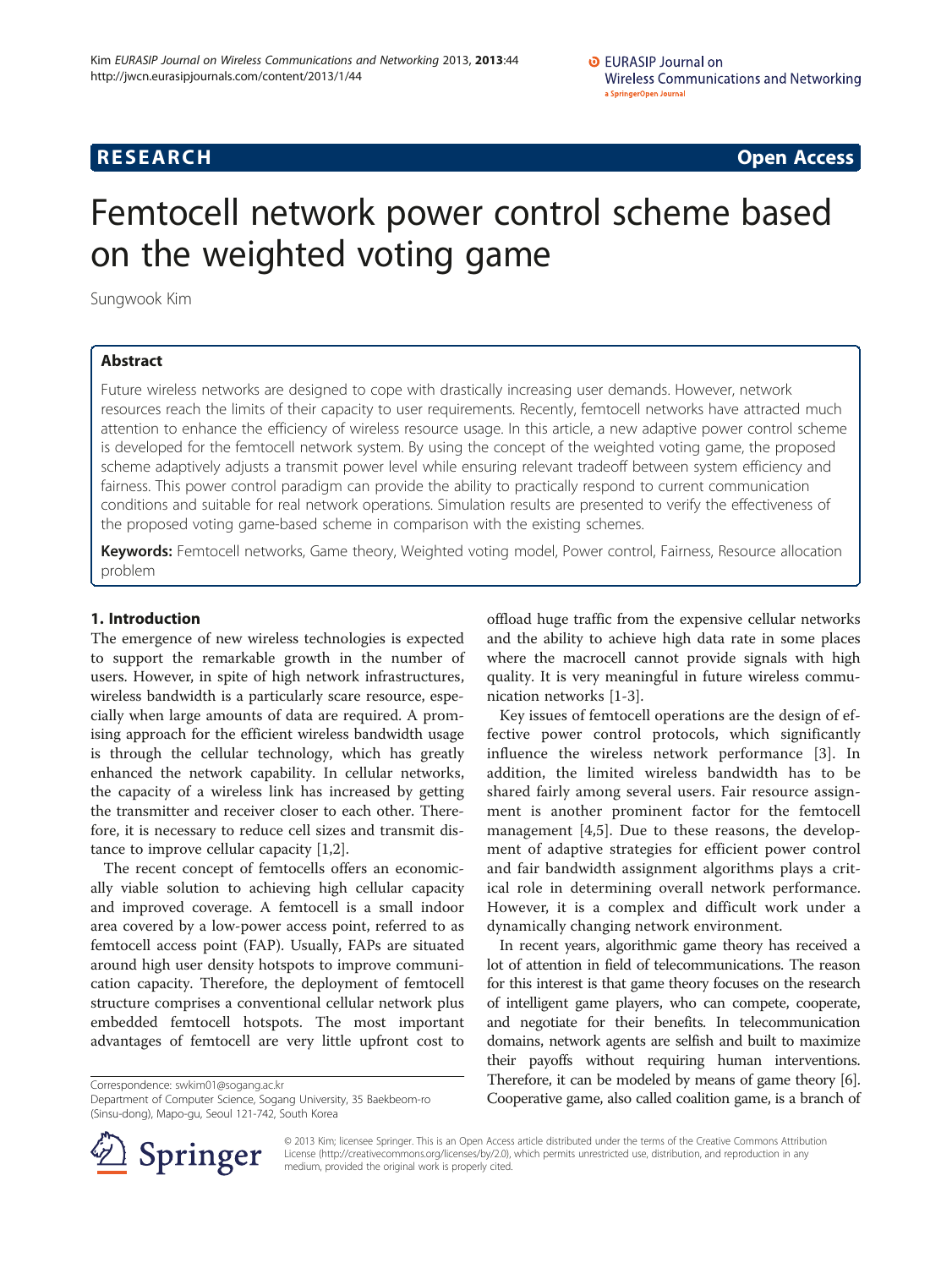game theory to deal with multi-person decision-making situations. In a cooperative situation, the basic assumption is that players make binding commitments and find it beneficial to cooperate in the game. Therefore, the main interest is to fairly distribute the outcome to each player according to their contributions. Especially, the operations contending for network resources rely on the cooperation of the each network agents. Therefore, cooperation game models are widely used for wireless network management algorithms [[7,8\]](#page-8-0).

Weighted voting game (WVG) is a well-known cooperative game model and a lot of researches have been carried out in political science, economics, logic theory, and distributed systems. In such games, each player has a weight, and a coalition of players wins the game if its total weight exceeds a certain quota. Therefore, the WVG model can formulate a decision-making process that is designed to give different amounts of influence to different members [\[6](#page-8-0),[9,10\]](#page-8-0). In femtocell networks, network agents must take a joint decision leading to a certain outcome, which may have a different impact on each of the agents. Therefore, voting-based decisionmaking procedure is an attracting model for the femtocell network management.

Inspired by the preceding discussion, we propose a new femtocell network power control scheme based on the WVG. In the proposed scheme, each mobile user is assigned a non-negative weight and makes a vote in favor of a specific femtocell base station. If the total weight of those voting is equal to or greater than the pre-defined value, that femtocell becomes to be a winner and can control its downlink power level. However, this efficientoriented approach may lead to throughput unfairness. To avoid this unfairness problem, we characterize the concept of fairness, which is considered explicitly at the design stage of power control algorithm. Therefore, power and bandwidth in the winning femtocell are dynamically adjusted to provide a balanced solution. Based on the selfadaptability and real-time effectiveness, the main novelty of the proposed scheme is the ability to ensure relevant tradeoff between efficiency and fairness.

Many literatures and the Small Cell Forum [\(www.](http://www.smallcellforum.org) [smallcellforum.org](http://www.smallcellforum.org)) support the wide-scale adoption of femtocell. Lopez-Perez et al. [\[11\]](#page-8-0) studied a downlink case for WiMAX femtocell networks. Valcarce et al. [[12](#page-8-0)] applied a finite-difference time domain method to predict the coverage of WiMAX femtocells. Lopez-Perez et al. [[13](#page-8-0)] used a centralized method of dynamic frequency planning to minimize the overall femtocell network interference to allocate the bandwidth to femtocells. Sundaresan and Rangarajan [[14](#page-8-0)] studied the resource management problem in orthogonal frequency-division multiple access (OFDMA) femtocells and proposed a location-based allocation scheme between macrocells and femtocells to adapt the varying user population. In [[15](#page-8-0)], resource sharing and access control in OFDMA femtocell networks are studied, where users' selfish characteristics are considered and an incentive mechanism is designed for subscribers to share the resource of femtocell base stations. In [\[16\]](#page-8-0), the problem of cross-tier interference in autonomous femtocell networks is studied by using cognitive radio technology to realize the cognitive radio resource management. And a strategic game is proposed to implement the interference mitigation. The interference management for long-term evolution (LTE) networks with femtocells using cognitive radio technology is investigated in [[17](#page-8-0)]. Then based on a distributed architecture for LTE networks, the authors recommend to use two game theoretical mechanisms to mitigate the cochannel interference. In [\[18](#page-8-0)], a distributed power control algorithm is proposed that enables users to eventually achieve their fixed target SINRs. As long as all the SINR targets are feasible, this iterative algorithm converges to a Pareto-optimal solution at a minimal aggregate transmit power.

Recently, two interesting femtocell power control schemes have been presented. The Power Control in Overlay Femtocell (PCOF) scheme in [[19\]](#page-8-0) can properly control the quality of service (QoS) in the femtocell users. With feasibility conditions, new joint power control and dynamic channel re-allocation procedures are suggested such that the QoS of users was ensured all the time. In the PCOF scheme, the fundamental capacity limitation of spatial bandwidth sharing among a macrocell user and a femtocell user is identified. In addition, a downlink power control problem is formulated to address the co-channel interference, as well as provide QoS to both the macrocell user and the femtocell users. Therefore, the PCOF scheme is a joint power control, channel management, and admission control procedure such that the priority of the macrocell users is always ensured. The Game Theoretic Power Control (GTPC) scheme [[20](#page-8-0)] is proposed as a power control algorithm by using a non-cooperative game model. This scheme formulates a payoff function to provide fairness and minimize interference by considering loads of individual femtocells. In addition, the GTPC scheme proves that this payoff function can be appeared as a supermodular type. The GTPC scheme can be applied to the decentralized environment, and leads transmission power to reach a steady-state condition, i.e., Nash equilibrium. Through mathematical analysis and numerical results, the authors show that the GTPC scheme has several good characteristics. All the earlier works have attracted a lot of attention and introduced unique challenges. Compared to these schemes [\[19,20](#page-8-0)], the proposed scheme attains better performance for femtocell network systems.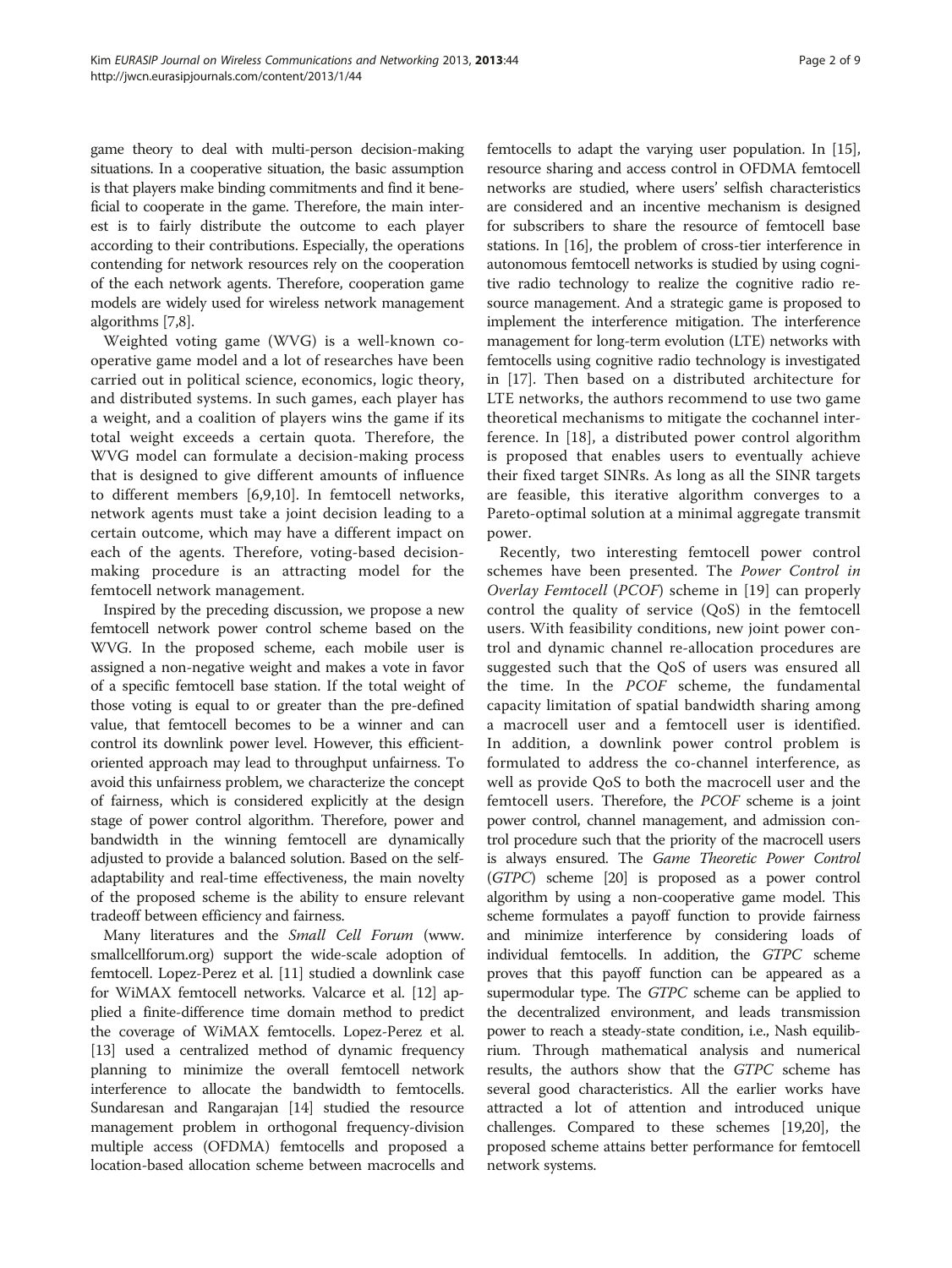The remainder of this article is organized as follows. Section 2 presents the proposed algorithms in detail. In Section 3, performance evaluation results are presented along with comparisons with the PCOF and GTPC schemes proposed in [\[19,20](#page-8-0)]. Through simulation, we show the ability of proposed scheme to achieve high accuracy and promptness in dynamic network environments. Finally, concluding remarks are given in Section 4.

# 2. Proposed power control algorithm

In this section, we examine the applicability of WVG to design a power control algorithm, and the proposed scheme is explained in detail. The proposed scheme is designed based on the WVG and can provide a wellbalanced network performance under rapidly changing network environments.

# 2.1. WVG-based selection algorithm

In cooperative games with a finite set  $(N)$  of players, a function  $\nu$  is defined as  $\nu : 2^N \rightarrow \mathbb{R}$ , such that  $(\emptyset) = 0$  and  $\nu(M) \leq \nu(N)$  whenever  $M \subseteq N$ . It is based on the assumption that each player should decide whether he/she join a coalition or not. An important subclass of cooperation games is the WVG, which has been applied in various political and economic organizations for structural or constitutional purposes. A WVG is represented by the voting body [q;  $\omega_1$ , ..., $\omega_n$ ] where  $\omega_i$  represents the voting weight of player *i* and  $q$  (0 <  $\omega_i$  <  $q$ ) is the quota needed to win. All the weights and quota are positive real numbers. If  $W(\mathbb{S}) \geq q$  where  $(\mathbb{S}) = \sum_{i \in \mathbb{S}}$  $\omega_i$ , a coalition S of players  $(\mathbb{S} \subseteq N)$  is *winner* and  $\nu(\mathbb{S}) = 1$ . Otherwise, it is *loser* and  $\nu(\mathbb{S}) = 0$ . Therefore,  $\nu(\mathbb{S}) \in \{0, 1\}$  for any S and if  $\mathbb{S} \subseteq T \subseteq$ N then  $v(\mathbb{S}) \leq v(T)$  [[9](#page-8-0),[10](#page-8-0)].

In this article, we develop a WVG model for users in femtocell networks. To design the WVG, the questions to be answered are what the weights and quota should be, how to calculate outcomes of a weighted vote, and finding the effective distribution of the resulting outcome from their joint action [[6,9\]](#page-8-0). Recently, voting game approaches have been studied well. However, existing approaches only concerned and focused on theoretical modeling and mathematical analysis. Therefore, practical implementation issues are not yet well developed [\[10](#page-8-0)]. From a fundamental viewpoint, the proposed scheme places more emphasis on the practical implementation in real world network operations.

In a dense traffic load area, a lot of FAPs are deployed within small coverage area. Therefore, users can receive many signals from the several neighbor FAPs. Under the multi-FAPs environment, each user is responsible for selecting a FAP to maximize its own payoff. Usually, the main interest of each user is to maximize the amount of transmitted data with the lower energy consumption. However, there is a fundamental tradeoff. To capture this conflicting relationship, a utility function is defined by considering the ratio of the throughput to transmit power [[21,22](#page-8-0)]. In the proposed game model, the utility function for the *i*th user with *k*th FAP  $(U_i^k)$  is defined as follows:

$$
U_i^k(\mathbb{P}) = \frac{T_i^k(\mathbb{P})}{u_{p_i}}, \text{s.t.}, p_i \in \{u_{p_{\min}}, \dots u_{p_{\max}}\} \text{ is in and } 1 \le k \le m,
$$
\n(1)

where  $u_p_{min}$  and  $u_p_{max}$  are the pre-defined minimum and maximum uplink power levels.  $n$  and  $m$  are the number of macrocell users and FAPs, respectively.  $u_p$  is the uplink power level of *i*th user and  $P$  is the transmit uplink power vector.  $T_i^k(\mathbb{P})$  is the throughput of *i*th user by using  $k$ th  $\mathbb{P} \Delta \mathbb{P}$ . Henclus throughput is defined as the number of kth FAP. Usually, throughput is defined as the number of information bits that are transmitted without error per unit-time. In wireless communications, it can be achieved with the SINR in the effective range [\[21,22\]](#page-8-0). Therefore, to estimate the throughput of each user, his SINR should be obtained first. A general formula for the ith user's SINR from the *k*th FAP  $\left(\gamma_i^k(\mathbb{P})\right)$  is defined as follows [[21,22\]](#page-8-0):

$$
\gamma_i^k(\mathbb{P}) = \frac{u \_{pk} h_{ik}}{\sigma_i + \sum_{t \neq k} u \_{pk} h_{it}}, s.t., 1 \le t \le m,
$$
\n(2)

where  $\sigma_i$  is the background noise power, which is typically fixed value.  $h_{ik}(or h_{it})$  refers to the *i*th user's path gain from the kth (or tth) FAP. In this article, we follow the assumption in [\[22\]](#page-8-0); users' device transmitters use variablerate M-QAM, with a bounded probability of symbol error and trellis coding with a nominal coding gain. Therefore, the uplink throughput of the ith user from the kth FAP  $\left( T_{i}^{k}(\mathbb{P})\right)$  can be expressed as

$$
T_i^k(\mathbb{P}) = W_i \times \log_2\left(1 + \frac{\gamma_i^k(\mathbb{P})}{\Omega}\right) \tag{3}
$$

where  $W_i$  is the assigned channel bandwidth in the *i*th user, and Ω ( $Ω ≥ 1$ ) is the gap between uncoded M-QAM and the capacity, minus the coding gain [\[22](#page-8-0)]. By combining (1) with (3), the utility function for the ith user from the kth FAP is defined and parameterized as follows [[22\]](#page-8-0):

$$
U_i^k(u\_{pi_i,\mathbb{P}_{-i}}) = \frac{1}{u\_{pi}} \times [W_i \times \log_2(1 + \gamma_i^k(\mathbb{P})/\Omega)],
$$
\n(4)

where  $\mathbb{P}_{-i}$  is the uplink transmit power vector without the user i. In a distributed self-regarding fashion, each individual user in the femtocell network is independently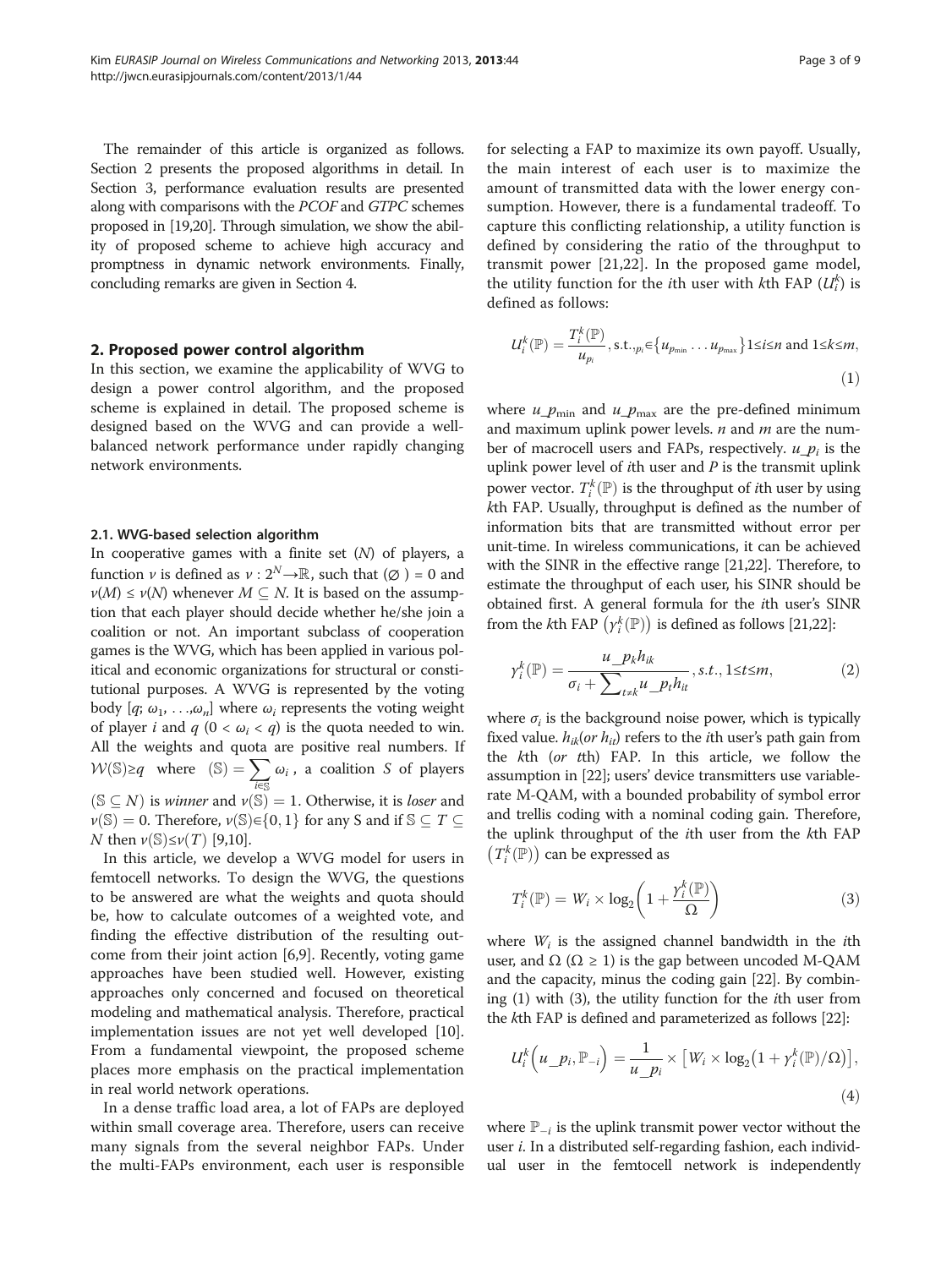interested in the sole goal of maximizing his utility function. Finally, the ith user's payoff is defined as follows:

$$
U_i = \max_{\substack{u \perp p_i \\ and \ k}} U_i^k (u \perp p_i, \mathbb{P}_{-i})
$$
  
= 
$$
\max_{\substack{u \perp p_i \\ u \perp p_i}} \frac{1}{u \perp p_i} \times \left[ W_i \times \log_2 \left( 1 + \frac{y_i^k(\mathbb{P})}{\Omega} \right). \quad (5)
$$

To maximize the network throughput, each user's received payoff based on the utility function is a critical factor. In this article, we shall assume that each voter's weight is defined as his payoff ( $\omega_i = U_i$ ) and the quota (Q) needed to win is defined as follows:

$$
Q = \rho \times \sum_{i \in N} \omega_i, s.t., \rho_{\min} \leq \rho \leq 1
$$
 (6)

where  $\rho$  is a decision factor for the quota. Under dynamically changing environments, a fixed value of  $\rho$  cannot effectively adapt to the current network condition. Therefore, the  $\rho$  value should dynamically be adjustable. In order to implement the  $\rho$  value adjustment, we partition the time-axis into equal intervals of length unit\_time, and the parameter  $\rho$  can dynamically be decreased (or increased) by  $\Delta \rho$ . The value of  $\rho$  ( $\rho_{\min} \leq$  $\rho \le 1$ ) is multiples of  $\Delta \rho$ , and we set  $\Delta \rho = 0.1$  in this study. When a winner FAP is decided, the current  $\rho$  value is increased by  $\Delta \rho$ . If no FAP becomes to be a winner during the predefined time period  $(T_P)$ , the current  $\rho$  value is determined as  $\rho = \min(\rho - \Delta \rho, \rho_{\min}).$ 

### 2.2. Fairness-based resource control algorithm

Fairness is a prominent issue for the network management. However, fairness-oriented control approaches may lead to a system inefficiency, which degrades total network performance quite seriously [\[4](#page-8-0)]. Therefore, the most proper combination of the efficiency and fairness requirements is the major issue. In this article, the fairness is defined as an equitable transmission rate for different individual users. To characterize the fairness notion, we follow the Jain's fairness index [[4](#page-8-0)], which has frequently been used to measure the fairness of network resource allocations. The fairness among users in the winning coalition  $S(F<sub>S</sub>)$  is defined as follows:

$$
F_{\mathbb{S}} = \frac{\left(\sum_{i \in \mathbb{S}} T_i(\mathbb{P})\right)^2}{\left|\mathbb{S}\right| \times \sum_{i \in \mathbb{S}} \left(T_i(\mathbb{P})\right)^2}, s.t., \sum_{i \in \mathbb{S}} \omega_i \ge Q. \tag{7}
$$

The range of  $F_{\rm S}$  is varied from 0 to 1. To improve the  $F_{\rm S}$ , the channel bandwidth for each user (W) is adjusted. For the fair-bandwidth allocation, the most common idea is max–min fairness concept [[5](#page-8-0)]. It aims at allocating as

much as possible to poor users, while not unnecessarily wasting resources. However, to achieve max–min fair rates, global information is needed. Therefore, this approach requires huge exchange of information [[5](#page-8-0)]. In this article, based on the max–min fairness notion, we propose a practical protocol to implement fair-based resource allocation in the winning coalition S. The main goal of the proposed algorithm is to distribute bandwidth for each user's communication as evenly as possible, without unduly reducing system efficiency. First, the minimum bandwidth allocation amount  $(M_a)$  is estimated by the using fairness index  $(F_{\rm S})$ . And then, additional allocation amount  $(A, a)$  for each user is defined according to each throughput. The assigned bandwidth for the user i  $W_{i,i\in\mathbb{S}}$  is calculated as follows:

$$
W_i = M_a + A_a_i \tag{8}
$$

$$
s.t., M_a = \frac{(F_S \times TW_S)}{F_S} / \frac{A_{a_k}}{n_S} = \eta \times [TW_S - (F_S \times TW_S)] = \text{and } \eta = \frac{1}{T_i(\mathbb{P})} / \sum_{j=1}^{n_S} \left(\frac{1}{T_j(\mathbb{P})}\right)
$$

where  $TW_{\mathbb{S}}$ ,  $n_{\mathbb{S}}$  are the total bandwidth amount and the number of users in the coalition S, respectively.  $A_{a_i}$  is an additional allocation for the user  $i$  and  $\eta$  is a control factors for the inverse weighted allocation. According to (8), the channel bandwidth adjustment continues until all the users' bandwidths in S are re-assigned.

# 2.3. Multi-objective utility function for efficiency and fairness

The proposed voting game model employs the doubledecision rule in which two conditions must be satisfied in terms of efficiency and fairness. During the voting game, a coalition S is winning if  $\sum$ i∈S  $\omega_i \geq Q$ . And then, the winning FAP can select its downlink power level  $(d_p)$ , which is<br>adjusted, within the pre-defined downlink power levels adjusted within the pre-defined downlink power levels (i.e.,  $\mathcal{p}_{\mathbb{S}} \in \left\{ d_{p_{\min}} \dots d_{p_{\max}} \right\}$ ). To decide the downlink<br>power level, we consider not only the system efficiency. power level, we consider not only the system efficiency, but also the concept of fairness. To characterize the concept of efficiency, the efficiency index  $(E)$  is defined as follows:

$$
E_{\mathbb{S}} = \frac{\sum_{i \in \mathbb{S}} U_i^d \left( d \_{ps} \right)}{|\mathbb{S}| \times \left( \max_i U_i^d \left( d \_{ps} \right) \right)}, s.t., \sum_{i \in \mathbb{S}} \omega_i \ge Q \tag{9}
$$

where  $U_i^d(d_{p_{\rm S}})$  is the user i's downlink utility with  $d_{p_{\rm S}}$ power level. To deal with this efficiency-fairness combination control problem, a multi-objective utility function (M\_EF) is developed based on the weighted sum method.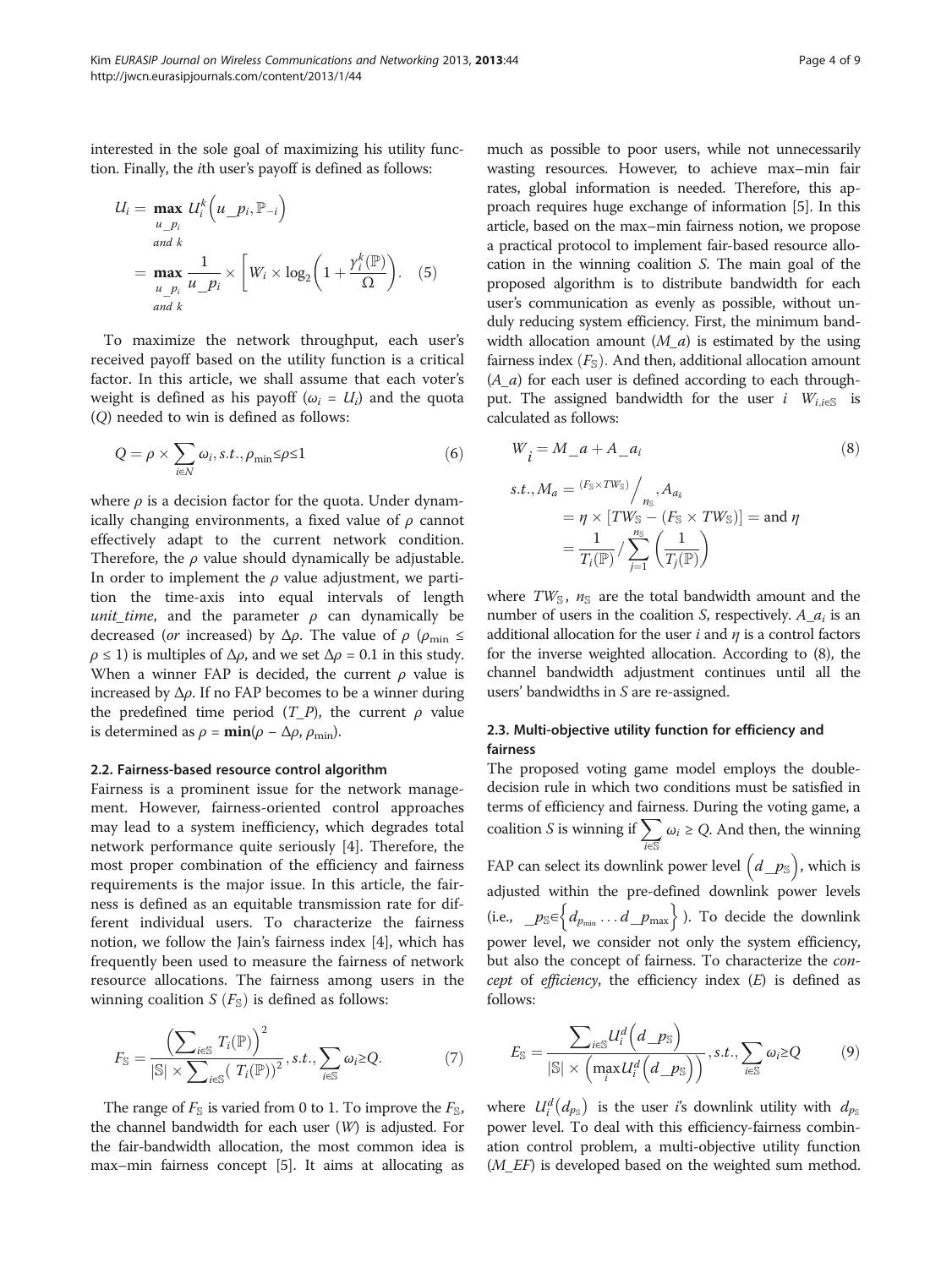By using dynamic joint operations, the proposed multiobjective utility function  $(M_E)$  is formulated as follows:

$$
M\_EF = [\beta \times E_{\mathbb{S}}] + [(1 - \beta) \times F_{\mathbb{S}}]
$$

where

$$
\beta = \frac{\left(\sum_{i=1}^{n} T_i(\mathbb{P})\right)^2}{n \times \sum_{i=1}^{n} (T_i(\mathbb{P}))^2}
$$
\n(10)

where  $\beta$  controls the relative weights given to efficiency and fairness. By choosing a different weight value, the preference of the decision-maker is taken into account. Under diverse network environments, we treat it as an online decision problem and adaptively modify  $\beta$  value. When the fairness of all users in a macrocell is high, we can put more emphasis on the system efficiency. In this case, a higher value of  $\beta$  is more suitable. When the system fairness is low, the FAP's power control decision should strongly depend on the fairness. In this case, a lower value of  $β$  is more suitable for system fairness. In the online algorithm, the value of  $\beta$  is dynamically adjusted based on the total system fairness (i.e.,  $F_N$ : the fairness index of all users in a macrocell). By the real-time network monitoring, the system can be more responsive to current network conditions. Finally, the winning FAP's downlink power level  $(P_{\mathbb{S}})$  is decided as follows:

$$
d_{P_{\mathcal{S}}} = \max_{d_{P_{\mathcal{S}}}} \left( M_{E} F \right) s.t., d_{P_{\min}} \le d_{P_{\mathcal{S}}} \le d_{P_{\max}}
$$

$$
= \max_{d_{P_{\mathcal{S}}}} \left[ \beta \times \frac{\sum_{i \in \mathcal{S}} U_i^d \left( d_{P_{\mathcal{S}}} \right)}{|\mathcal{S}| \times \left( \max_{i} U_i^d \left( d_{P_{\mathcal{S}}} \right) \right)} \right]
$$

$$
+ \left[ (1 - \beta) \times \frac{\left( \sum_{i \in \mathcal{S}} T_i(\mathbb{P}) \right)^2}{|\mathcal{S}| \times \sum_{i \in \mathcal{S}} (T_i(\mathbb{P}))^2} \right] \tag{11}
$$

### 2.4. The main steps of proposed algorithm

The main goal of proposed scheme is to ensure relevant tradeoff between efficiency and fairness. Even though the fairness-related solution concepts (e.g., the Shapley value) are studied well, the computational complexity makes it practically unable to implement in the realistic network operation model. To maximize implementation practicality, we would employ distributed and dynamic online game methodologies to develop a power control scheme. In general, due to heavy control and implementation overheads, centralized control approaches are impractical methods. But, a distributed mechanism can transfer the computational burden from a central system to the distributed nodes. In the proposed algorithm, users make their control decisions in a self-regarding

distributed fashion. This distributed approach can dramatically reduce the computational complexity and overheads comparing to the traditional static centralized approach. Usually, the traditional optimal and centric algorithms have exponential time complexity. However, the proposed scheme has polynomial time complexity for power control decisions. Therefore, the proposed scheme can provide a good tradeoff between the practical implementation complexity and the optimized network performance.

In the proposed algorithm, the result of FAP's decision is the input back to users. At the end of each game's iteration, users dynamically re-estimate their decisions. This feedback-based repeated process can analyze strategic decisions and capture each user's behavior, which is defined as a power control algorithm. After a finite number of rounds, users' decisions can reach an efficient network solution. The main steps of the proposed power control algorithm are given next.

Step 1: At the initial game iteration, each mobile user dynamically selects the uplink power level  $(u_p)$  and the most adaptable FAP to maximize his payoff according to (5).

Step 2: If a FAP's weighted voting sum is larger than the current quota  $\left(\sum\right)$ i∈S  $\left(\sum \omega_i > Q\right)$ , this FAP becomes to be a winner.

Step 3: For the coalition S of winning FAP,  $F_s$  and M\_a are estimated based on (7) and (8), respectively. Step 4: By using the bandwidth adjustment procedure, each user's channel bandwidth (W) in S is adjusted according to (8).

Step 5: According to (11), the winning FAP selects the best downlink power level to maximize the multiobjective payoff.

Step 6: The result of FAP's decision is the input back to users. At the end of each game's iteration, users iteratively adapt their decisions (i.e., uplink power level and FAP selection) to maximize their payoffs. This approach can analyze the current strategic decision in a distributed online manner.

Step 7: Every *unit\_time*, the  $\rho$  and Q values are examined and adjusted periodically.

Step 8: By using the dynamics of feedback-based repeated process, FAPs and users can be interacting with one another and make their decisions in a way to reach an efficient network solution.

# 3. Performance evaluation

In this section, the effectiveness of the proposed scheme is validated through simulation; a simulation model is proposed for the performance evaluation. With a simulation study, the performance superiority of the proposed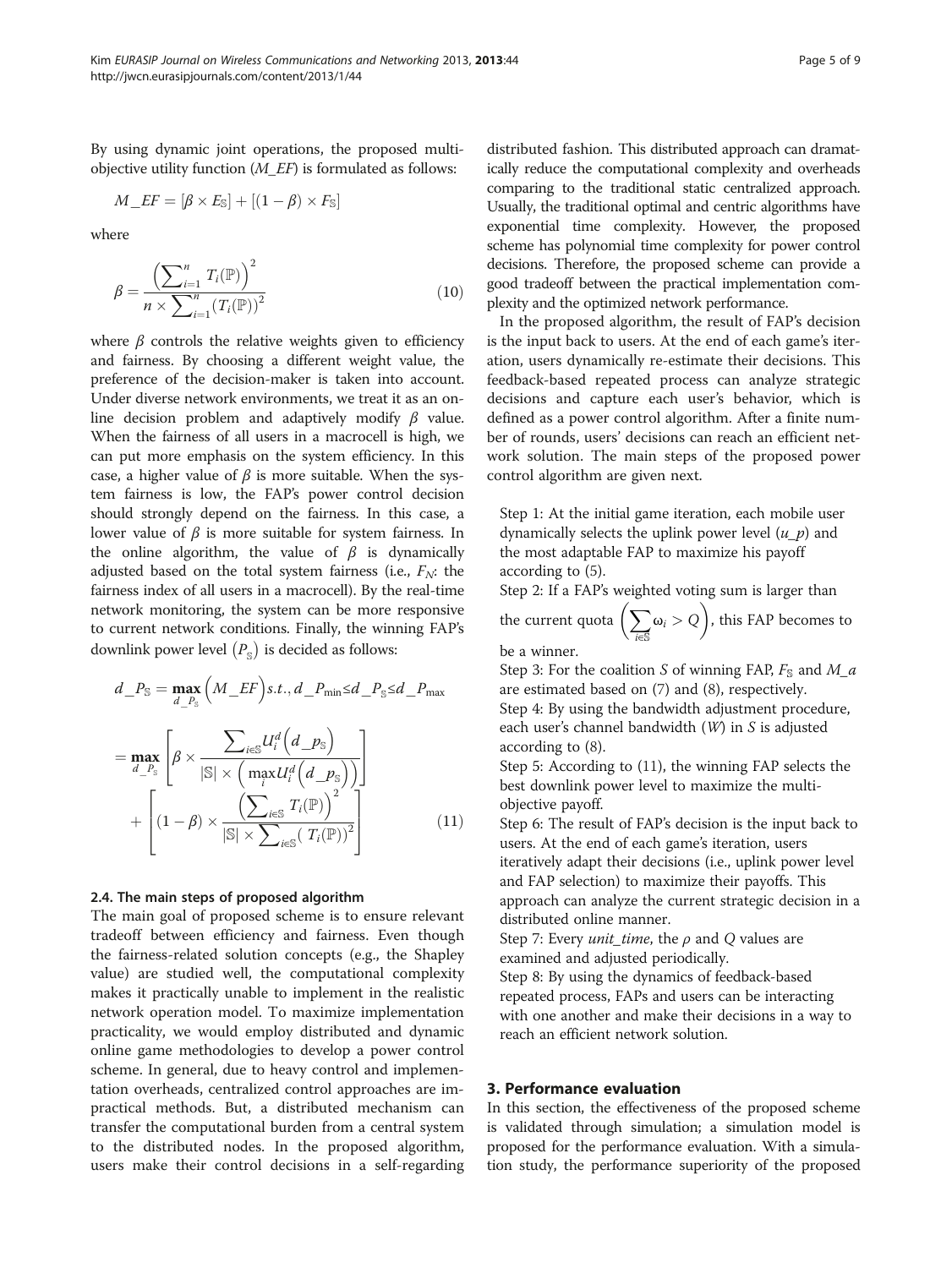scheme can be confirmed. The assumptions implemented in the simulation model were as follows:

- The simulated system is assumed as a CDMA system with one macro cell.
- 3 FAPs and 20 mobile users are distributed randomly over the cell area.
- The capacity of network bandwidth is 30 Mbps.
- Network performance measures obtained on the basis of 50 simulation runs are plotted as a function of network operation time.
- The durations of call services are exponentially distributed.
- For simplicity, we assume the absence of physical obstacles in the experiments.

Table 1 shows the system parameters used in the simulation. In order to emulate a real network system and for a fair comparison, we used the system parameters for a realistic simulation model [[23](#page-8-0)].

Performance measures obtained through simulation are system throughput, normalized user utility, network fairness, etc. In this article, we compare the performance of the proposed scheme with existing schemes—the PCOF scheme [[19](#page-8-0)] and GTPC scheme [[20](#page-8-0)]. Even though these existing schemes dynamically decide the transmitting power level for wireless networks, there are several disadvantages. First, these existing schemes cannot adaptively estimate the current network conditions. In addition, these schemes operate the network system by the fixed control parameters. Under dynamic network environments, control mechanisms by using static thresholds can cause potential erroneous decisions.

In Figures [1](#page-6-0), [2,](#page-6-0) [3,](#page-7-0) and [4](#page-7-0), the  $x$ -axis (a horizontal line) marks the time lag. In order to implement the time-driven simulation, we partition the time-axis into equal intervals

Table 1 System parameters used in the simulation experiments

of length *unit\_time*. The  $y$ -axis (a vertical line) represents the normalized value for each performance criteria.

Figure [1](#page-6-0) compares the performance of each scheme in terms of the system throughput. It is measured as a normalized serviced data amount. From the network providers' point of view, it is a very important factor. It is shown that under initial operation time, the system throughput is virtually the same for all the schemes. However, as the network operation time increases, the system throughput of proposed scheme is better than the other schemes. Due to the inclusion of the adaptive online feedback approach, we can observe that the proposed scheme gains the better throughput.

Figure [2](#page-6-0) shows the comparison of the normalized user payoff. All the schemes have similar trends. However, the feature of dynamic game-based model can ensure the excellent user's payoff under dynamic environment situations. Therefore, the proposed scheme can effectively adapt to the current wireless network condition while providing the better performance than other schemes.

Figure [3](#page-7-0) indicates the fairness of macrocell network. In this article, the macrocell network fairness  $(N_F)$  is defined as the fairness among total users in the macrocell network like as

$$
N_F = \frac{\left(\sum_{i=1}^n T_i(\mathbb{P})\right)^2}{n \times \sum_{i=1}^n (T_i(\mathbb{P}))^2}
$$
(12)

where  $n$  is total number of users in the macrocell network.  $N_F$  is the same as the  $\beta$  value in (10). An intelligent fairness policy, like the proposed scheme, makes the system adaptable to achieve an excellent fairness in the macrocell network. Therefore, the proposed scheme can maintain a significant better fairness than the other existing schemes. It is highly desirable for the operation of multi-user system.

| Parameter                               | Value                 | <b>Description</b>                                             |                       |
|-----------------------------------------|-----------------------|----------------------------------------------------------------|-----------------------|
| n                                       | 20                    | Number of wireless mobile users                                |                       |
| m                                       | 3                     | Number of FAPs                                                 |                       |
| $\Delta \rho$                           | 0.1                   | Control factor to adjust $\rho$ value                          |                       |
| $T_P$                                   | 10 unit time          | The predefined time period to control $\rho$ value             |                       |
| $\rho_{\rm min}$                        | 1/m                   | Pre-defined minimum $\rho$ value                               |                       |
| $U\_p_{\min}$ , $U\_p_{\max}$           | 50 mW, 100 mW         | pre-defined minimum and maximum uplink power levels            |                       |
| $d_p_{\text{min}}$ , $d_p_{\text{max}}$ | 50 mW, 100 mW         | Pre-defined minimum and maximum downlink power levels          |                       |
| unit_time                               | 1 <sup>s</sup>        | Equal intervals of time-axis length                            |                       |
| M                                       | 1.6                   | Number of power levels (strategies)                            |                       |
| σ                                       | $1 \times 10^{-10}$   | Background noise power in wireless communications              |                       |
| β                                       | $0 \leq \beta \leq 1$ | Control factor for the relative efficiency and fairness weight |                       |
| Parameter                               | <b>Initial</b>        | <b>Description</b>                                             | <b>Values</b>         |
| $u_p, d_p$                              | 50 mW                 | Uplink, downlink power level                                   | 50,60,70,80,90,100 mW |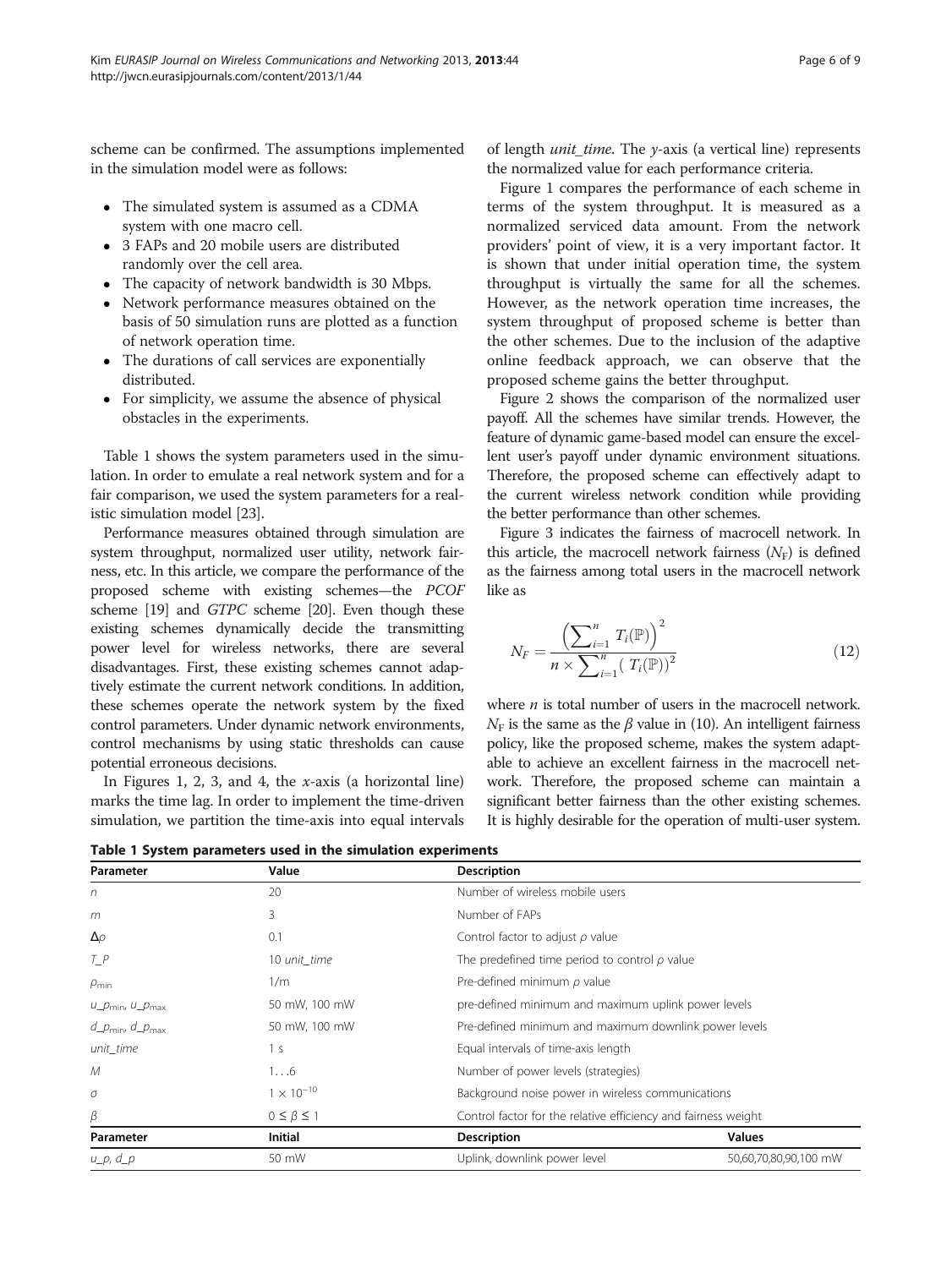The curves in Figure [4](#page-7-0) present the fairness in the FAP, which is also obtained according to the formulae of (12). However, in this case,  $n$  is the number of users in the FAP. Due to the inclusion of the fairness-oriented control algorithm, we also observe that the proposed scheme can gain the higher FAP fairness than the PCOF and GTPC schemes.

The simulation results shown in Figures 1, 2, [3,](#page-7-0) and [4](#page-7-0) demonstrate that the proposed scheme generally exhibits better performance compared with the other existing schemes. Based on the adaptive real-time monitoring, the proposed algorithm is flexible, adaptable, and able to sense the dynamic changing network environment. This feature leads to a balance appropriate network performance while other schemes [\[19,20\]](#page-8-0) cannot offer such an attractive network performance.

# 4. Summary and conclusions

The femtocellular network is one of the most promising future network technologies to meet the demand of the



<span id="page-6-0"></span>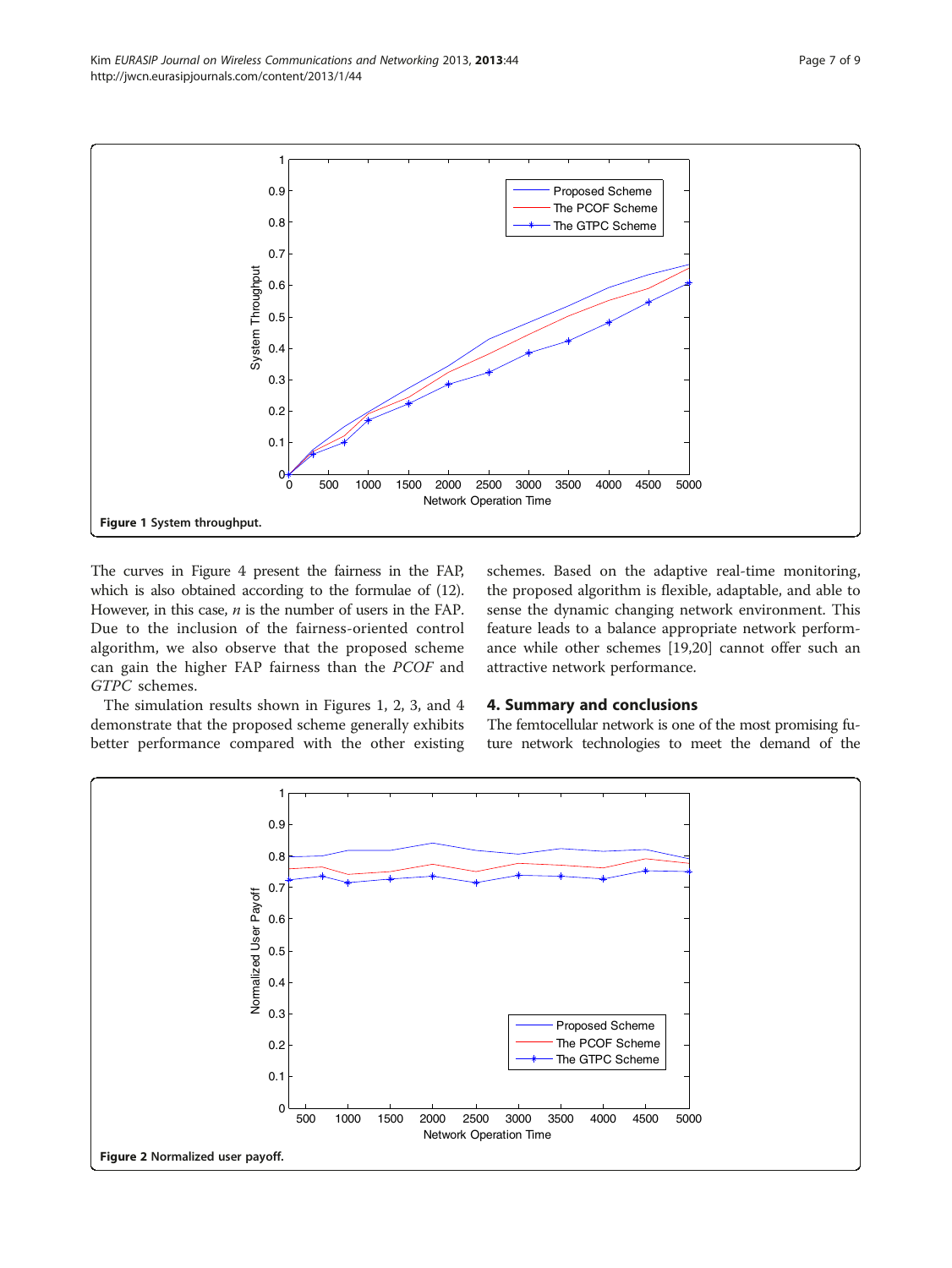<span id="page-7-0"></span>

tremendous increasing wireless capacity. During femtocell network operations, appropriate power control strategy is a crucial issue to enhance the network performance. In this article, we propose a new fair-efficient power control scheme based on the WVG model. By using this dynamics of feedback loop, FAPs and users can be interacting with one another and adaptively make their decisions. Under

rapidly changing network environments, the proposed voting game-based approach is an effective way to reach a globally desirable network performance between two conflicting objectives—efficiency and fairness. From simulation results, we can confirm that the proposed power control scheme outperforms existing schemes in terms of system throughput, user payoff, network fairness, etc.